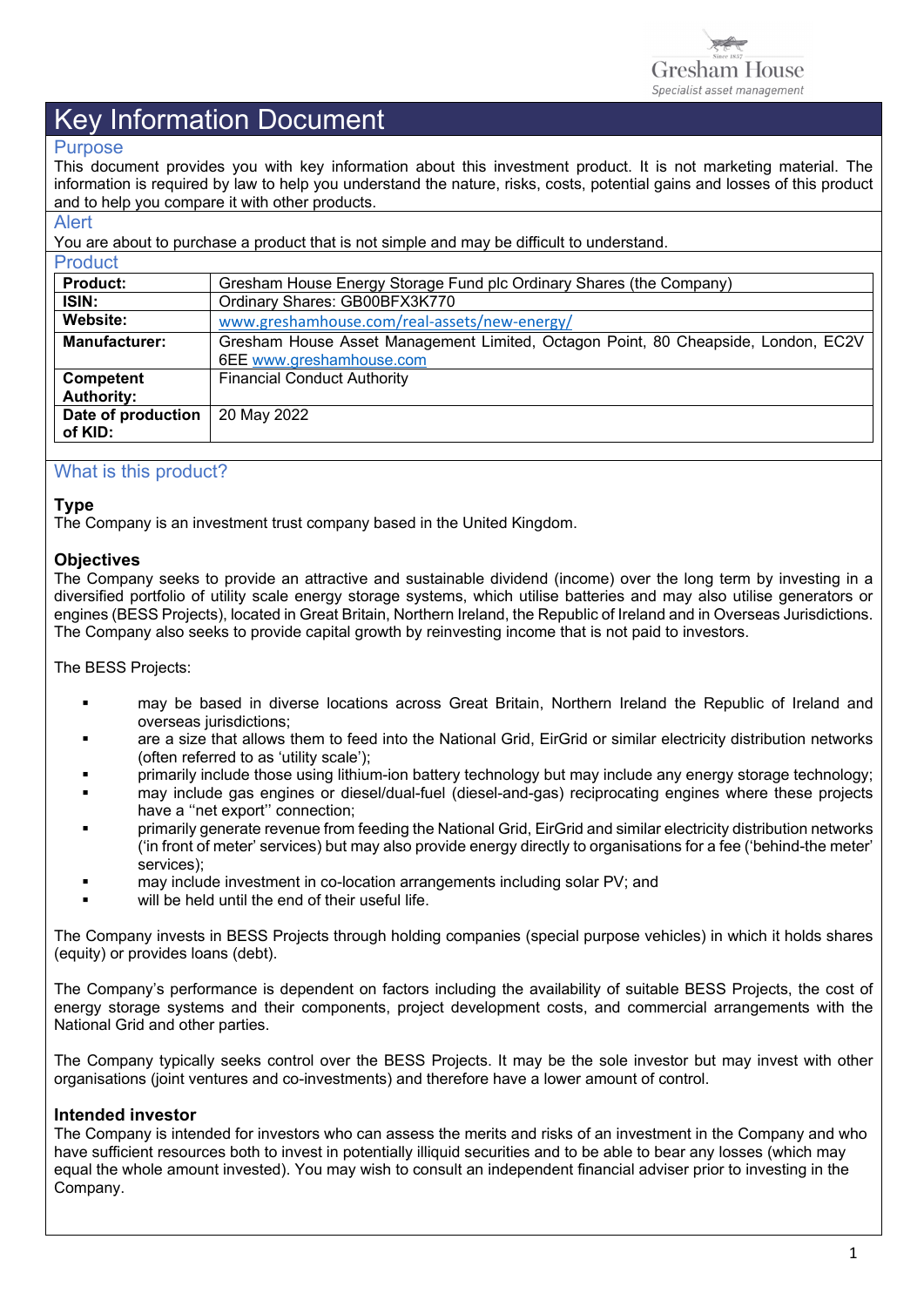

## **Maturity**

There is no fixed maturity date for the Company and the product's manufacturer cannot choose to close/terminate. However, every five years shareholders have an opportunity to vote on whether the Company should continue. If the shareholders vote not to continue, the Company's directors will provide shareholders with options to close or restructure the Company.

#### What are the risks and what could I get in return? **Risk Indicator** . . . . . . . . . . . . . . . . . . . **Lower Risk Higher Risk** The risk indicator assumes you keep the Product for 5 years. The actual risk can vary significantly if you redeem at an early stage and you may get back less. The summary risk indicator is a guide to the level of risk of the Product compared to other products. It shows how likely it is that the Product will lose money because of movements in the market or because we are not able to pay you. We have classified this Product as 3 out of 7, which is a a medium-low risk class. This rates the potential losses from future performance at a medium-low level, and poor market conditions are unlikely to impact our capacity to pay you. This Product does not include any protection from future market performance so you could lose some or all of your investment. If we are not able to pay what is owed, you could lose your entire investment. **Performance**  Investment of £10,000 5 years **scenarios** (Recommended 1 year 3 years Performance Scenarios holding period) Stress scenario What you might get back after costs **£6,056 £6,774 £6,016**<br>Average return each year **12,17%** -9,66% Average return each year What you might get back after costs **£10,406 £13,245 £17,363** Unfavourable scenario Average return each year 14.06% 9.82% 11.67% What you might get back after costs **£11,825 £16,541 £23,140** Moderate scenario Average return each year 18.25% 18.27% 18.27% What you might get back after costs **£13,447 £20,674 £30,861** Favourable scenario Average return each year 34.47% 27.39% 25.28%

This table shows the money you could get back over the next five years, under different scenarios, assuming that you invest £10,000 from the outset. The scenarios shown illustrate how your investment could perform. You can compare them with the scenarios of other products. The scenarios presented are an estimate of future performance based on evidence from the past on how the value of this investment varies and are not an exact indicator. What you get back will vary depending on how the market performs and how long you keep the investment. The stress scenario shows what you might get back in extreme market circumstances, and it does not take into account the situation where we are not able to pay you. The figures shown include all the costs of the product itself but may not include all the costs that you pay to your adviser or distributor.

The figures do not take into account your personal tax situation, which may also affect how much you get back.

#### What happens if Gresham House Energy Storage Fund plc is unable to pay out?

Liquidity in Gresham House Energy Storage Fund plc shares is provided through the Specialist Fund Segment of the London Stock Exchange's main market and is dependent on buyers and sellers.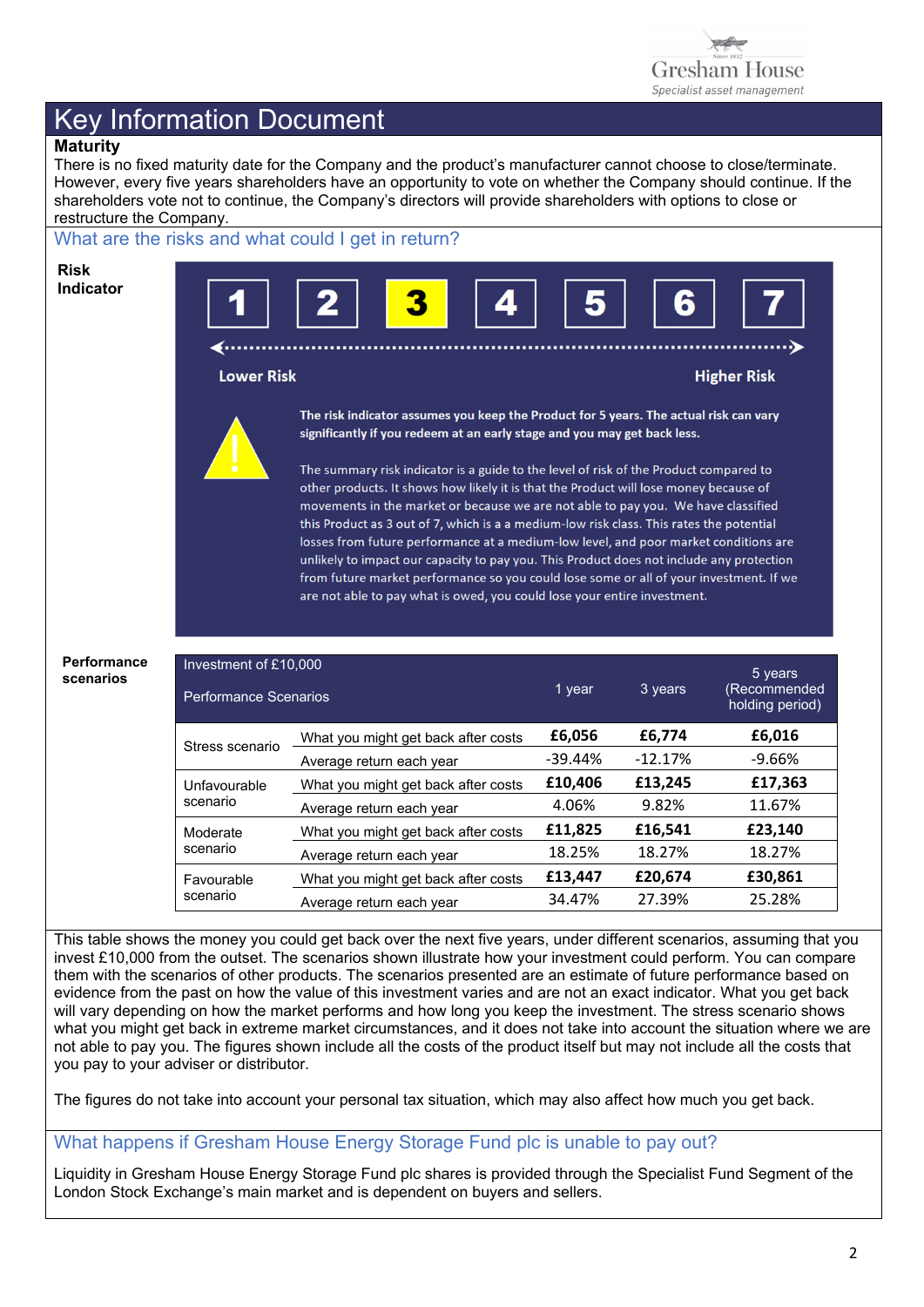

As a shareholder of the Company, you will generally not be entitled to compensation from the Financial Services Compensation Scheme or any other compensation scheme in the event that the Company were unable to pay any dividends or other returns it may elect to pay from time to time, or if it were unable to pay amounts due to you on a winding-up. No guarantee scheme applies to an investment in the Company. If your investment was made on an advised basis, a loss suffered by you may be covered by the Financial Services Compensation Scheme up to £50,000 for each eligible claim.

## What are the costs?

The Reduction in Yield (RIY) shows what impact the total costs you pay will have on the investment return you may receive. The total costs take into account one-off, ongoing and incidental costs. The amounts shown here are the cumulative costs of the product itself, for three different holding periods. They include costs associated with early exit. The figures assume you invest £10,000. The figures are estimates and may change in the future.

**Costs over time**  The person selling you or advising you about this product may charge you other costs. If so, this person will provide you with information about these costs, and show you the impact that all costs will have on your investment over time.

**Costs over** 

**time** Investment scenarios £10,000 If you cash in after 1 year If you cash in after 3 years If you cash in after 5 years Total costs **£147 £626 £1,477** Impact on return (RIY) per year  $\begin{vmatrix} 1.47\% & 1.47\% \end{vmatrix}$  1.47% 1.47%

**Composition** 

The table below shows:

**of costs** 

 the impact each year of the different types of costs on the investment return you may receive at the end of the recommended holding period; and

the meaning of the different cost categories.

| The table below shows the impact on return per year |                                          |          |                                                                                                                                                                                 |  |
|-----------------------------------------------------|------------------------------------------|----------|---------------------------------------------------------------------------------------------------------------------------------------------------------------------------------|--|
| One off<br>costs                                    | <b>Entry costs</b>                       | 0.00%    | The impact of the costs you pay when entering<br>your investment. (This is the most you could pay<br>and could pay less). The impact of costs already<br>included in the price. |  |
|                                                     | <b>Exit costs</b>                        | 0.00%    | The impact of costs of exiting your investment<br>when it matures.                                                                                                              |  |
| Ongoing<br>costs                                    | <b>Portfolio</b><br>transaction<br>costs | $0.00\%$ | The impact of the costs of us buying and selling<br>underlying investments for the Product.                                                                                     |  |
|                                                     | Other ongoing<br>costs                   | 1.47%    | The impact of the costs that we take each year for<br>managing your investment.                                                                                                 |  |
| <b>Incidental</b><br>costs                          | <b>Performance</b><br>fees               | $0.00\%$ | The impact of the performance fee. We take these<br>from your investment if the Product outperforms<br>its benchmark.                                                           |  |
|                                                     | <b>Carried</b><br>interests              | 0.00%    | The impact of carried interests.                                                                                                                                                |  |

How long should I hold it and can I take money out early?

## **Recommended minimum holding period: five years**

An investment in Gresham House Energy Storage Fund plc should be regarded as a longer-term investment. The recommended minimum holding period is five years, however this product is traded on the Specialist Fund Segment of the London Stock Exchange and investors are therefore able to realise their investment at any time subject to normal market conditions.